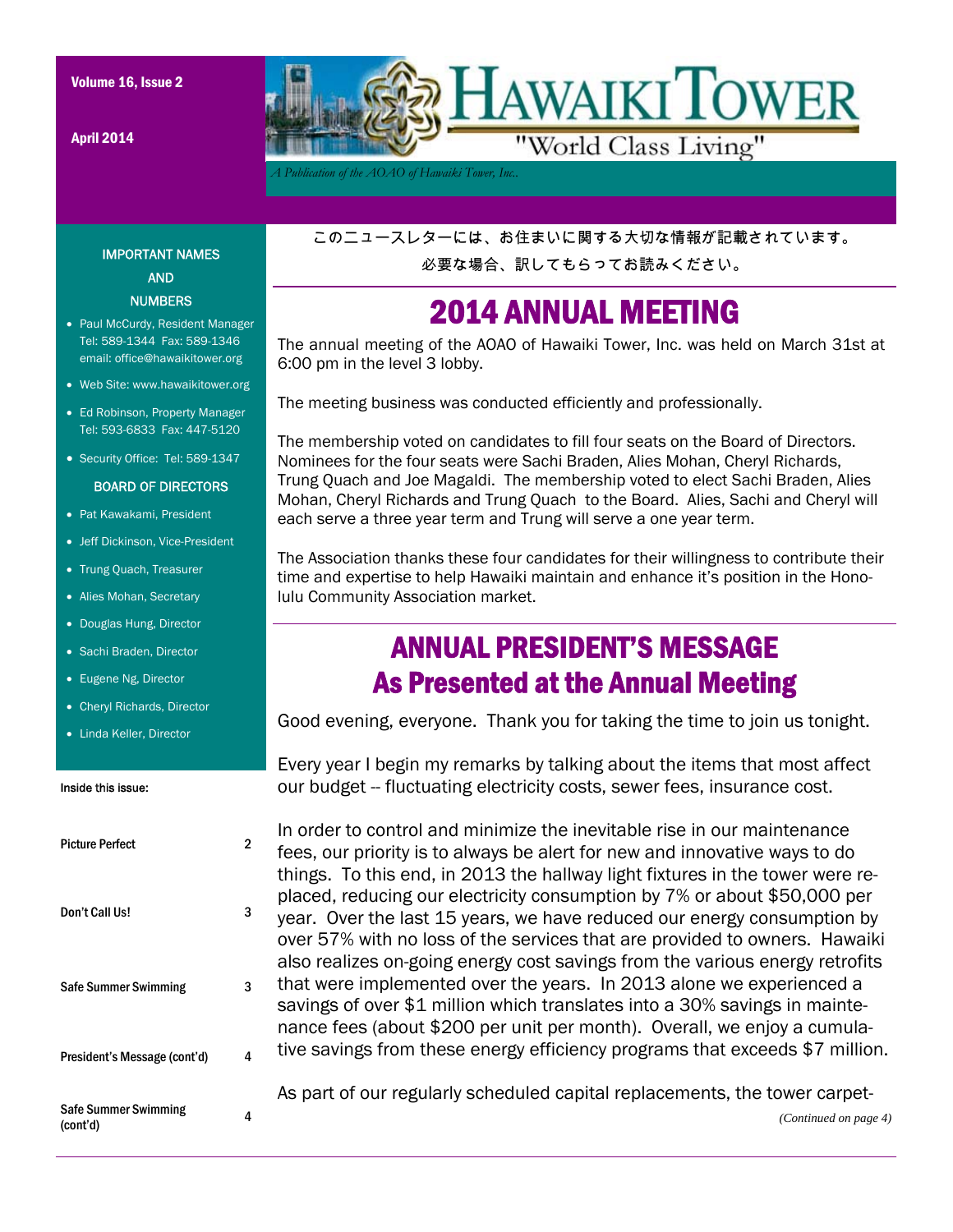### PICTURE PERFECT: SMARTPHONE PHOTOGRAPHY TIPS

With the advent of smartphones, it's easier than ever to take and share photos. Here are 10 tips for making the most of every photo opportunity:

#### Perfect your lighting

Use natural light whenever possible, with the sun behind you or over your shoulder. When shooting indoors, find the brightest spot in the room and position your subject directly under it.

#### Forget the flash

Because the duration of a smartphone's flash is too long, it doesn't freeze the action in a frame the way a traditional flash does. This results in blurry and poorly lit images. Unless you have no other option, avoid the flash and look for more creative low-light solutions.

#### Compose your shot

Avoid placing your subject dead center—you create more visual interest if you vary your composition. Keep the horizon as straight as possible unless you are intentionally shooting an angled shot.

### Move in close

Small details can often make a photo more interesting—move in when shooting. Avoid using the zoom feature—it enlarges pixels but does not bring your subject closer.

### Stay steady

Your photo's clarity depends on how steady you keep your phone, so support your device with your palm, keep your grip firm and lean against a wall or other support when shooting.

### Tap, then snap

Just before taking a photo, tap your subject on the touchscreen—on most smartphones, this will adjust the lighting and focus on the subject.

### Use HDR

Turn on the HDR (high dynamic range imaging) setting to enable your device to take two photos—one that fo-



**HAWAIKI TOWER SPI CIALISTS** 

cuses on bright areas and one that focuses on dark areas—and merge them for an optimal image.

### Keep it clean

Chances are your smartphone gets a lot of use and a lot of smudges, so use a Q-tip to gently clean your lens periodically.

#### Rein in the rays

To remove glare and soften harsh lines and shadows in outdoor shots, hold a sunglass lens over the camera lens as close as possible.

#### Style and share

There are a wealth of apps for editing your digital images, so use them! Instagram, Hipstamatic, Retro Camera and Vignette are just a few of the popular tools for perfecting (and sharing) your pictures.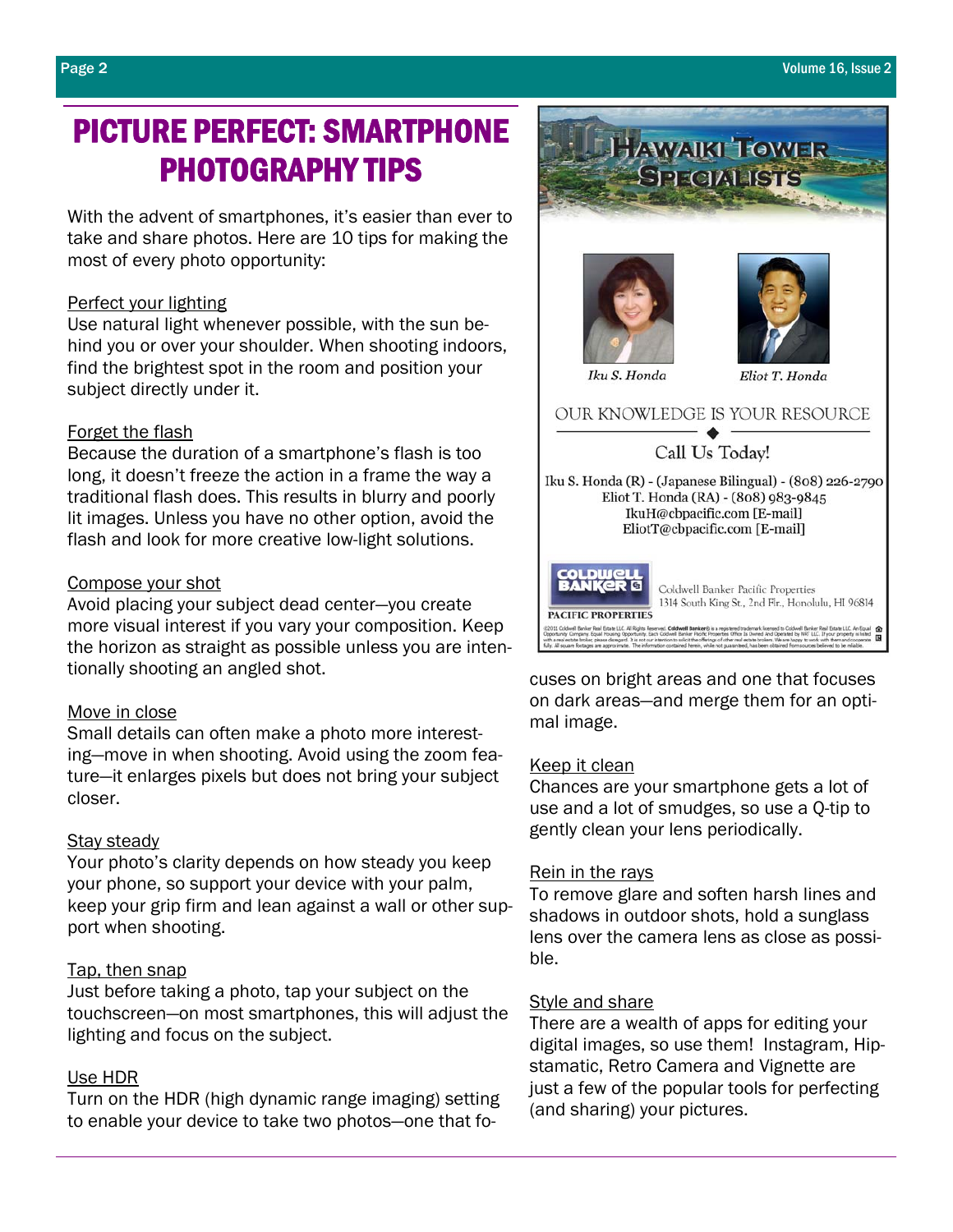### DON'T CALL US!

If you're tired of being interrupted by telemarketers who make incessant calls to your home or mobile phones, the National Do Not Call Registry can help. Managed by the Federal Trade Commission, this free service allows you to add your personal phone number to its database, in turn limiting the number of unwanted calls you receive. Once you register your number, telemarketers have 31 days from your registration date to stop calling you; your number also remains on the registry until you remove it or discontinue your phone service.

Adding your number to the registry will stop most telemarketing calls, but not all. Calls from or on behalf of political organizations, charities and surveyors are still permitted, as are calls from companies with which you have an existing business relationship or have given prior written permission.

To add your number to the registry, call toll free (888) 382-1222 from the phone you want to register or visit www.donotcall.gov.

### TIPS FOR SAFE SUMMER SWIMMING

Nothing says summer vacation like warm days spent at the pool or a quick weekend retreat to the beach. Whether you're jumping waves in the ocean or splashing around in a pool, these tips from the Federal Citizen Information Center will help keep you and your family safe this summer:

- Teach your kids to swim. Check for swimming lessons in your area on USA.gov. Giving your kids the basic water skills they need will help keep them safe.
- Keep an eye on your kids. With lots of kids splashing around in public pools, it's easy for someone to get dunked by accident. Know where your kids are so if you see them go under you can make sure they come right back up.
- Don't panic in a riptide. Before you or your *(Continued on page 4)*



We provide comprehensive maintenance and repair work to keep your residence in optimum working order.

- \* General & Air Conditioner Maintenance
- $\star$  Plumbing Inspection and Repairs
- \* Lighting/Fan Fixture Installations
- \* Painting & Drywall Work
- \* Light Renovation Work

For more information on rates and services or to schedule an appointment:

## $(808) 864 - 5833$

You can also visit our office at Lobby Level, Suite 303 (next to the Resident Manager)

Hawaiki Tower • 88 Piikoi Street, Suite 303 • Honolulu, HI 96814 www.bretthillcompanies.com



English & 日本語:

(808) 596-8801 info@sachihawaji.com